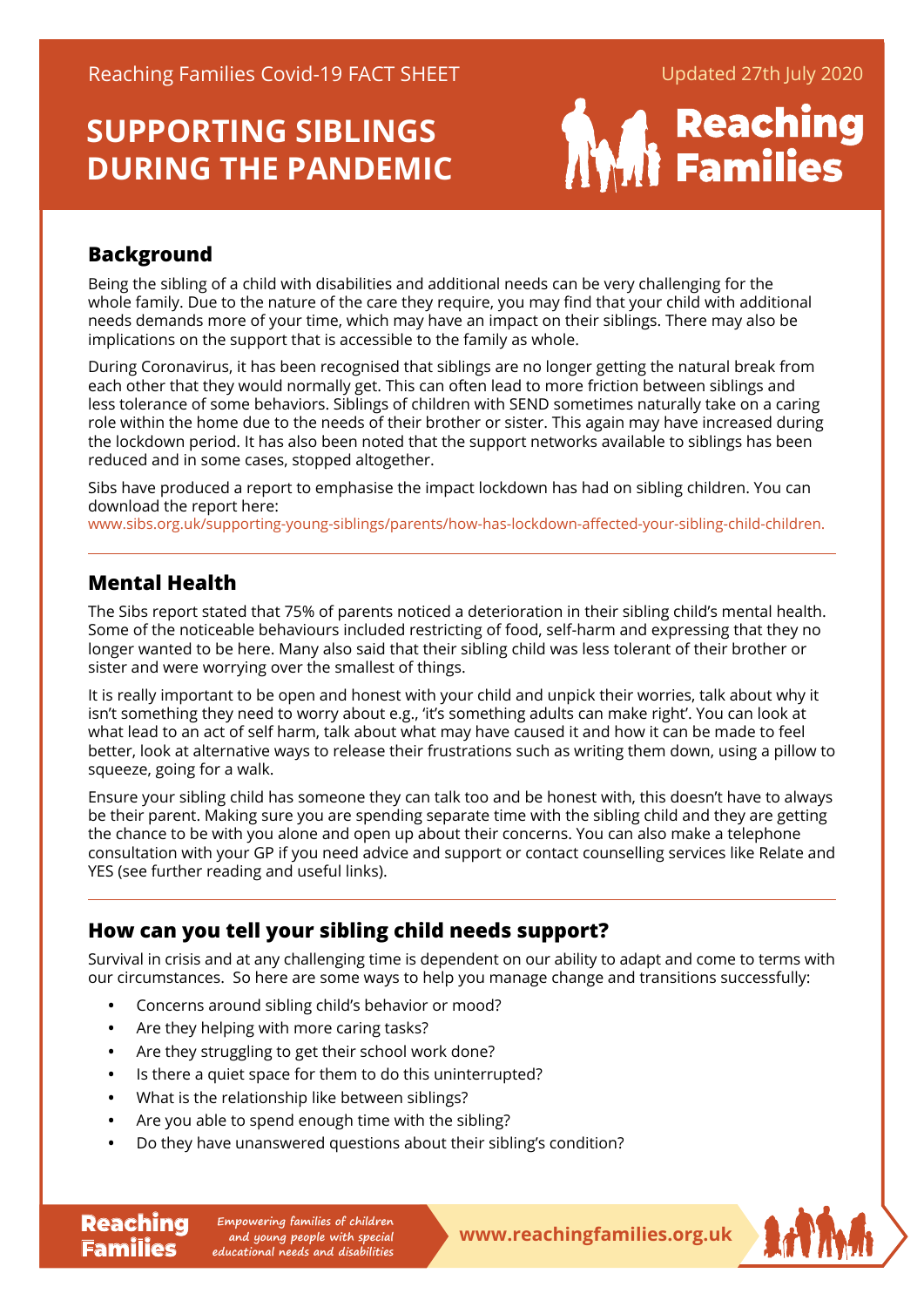Reaching Families Covid-19 FACT SHEET Updated 27th July 2020

### **SUPPORTING SIBLINGS DURING THE PANDEMIC**

### **Overcoming the Challenges**

Your sibling child might display some challenging behaviors due to them not being able to regulate their emotions towards their sibling with additional needs. There are many tools and strategies that can be used to support your sibling, some of which you might have used with your child who has additional needs:

- **•** Look at their body language. Has it changed/ what are they trying to tell you?
- **•** Name the feelings they are experiencing. Use the real words to describe them. "Are you angry he/she broke your toy?"
- **•** Validate their feelings and acknowledge them. "I would be angry too if they broke my things"
- **•** Role modelling the behaviors you would want from your sibling child. Moving away when you are feeling emotions, explaining why you're leaving a room etc. "I am going to leave because it makes me sad when you hit me"

There are some resources that talk about emotions and how they make us feel. Using these can help break the ice when trying to get your sibling child to open up about how they feel:

**Body Outline -** Draw around the sibling child (if enough space available) or draw a small silhouette. Place on the body how different things make you physically feel.

Frowns on the forehead = Anger Smile on the face = Happy Butterflies in the tummy = Anxiety Sweat under arms = Nervous

**Blob Tree -** The Blob tree can be used as a pictorial replication of how you are feeling. They are neither male nor female, young or old, they are non descriptive. The blobs have no right or wrong and can be interpreted in many different way. They are a conversation opener.

The tree is a place or environment, the blobs are the way we express the emotions. You use the words 'how do you think the blob is feeling?' You use it as a neutral tool to talk about emotions.

#### [www.blobtree.com](https://www.blobtree.com/)

**Families** 

**Worry Box/Worry Monster** - Using the box or monster to write your worries down and place inside. You as a parent-carer take these worries out so the next day they are gone. You can use them in conversation when speaking with the sibling.

**My Helping Hand** - Draw around your hand and use the fingers to write down five people you could call upon if you needed support.

**Physical exercise** - Getting out and being physical can help when you are feeling frustrated and angry. Use the garden space, trampoline, dance. If you have a pet you can walk, use this as a distraction technique.

**Drawing** - If your sibling child doesn't want to communicate verbally about their feeling you can use drawing to let them express themselves.

**Textbooks and activity journals -** There are a variety of interactive workbooks and stories to help you talk about feelings with your sibling child. What do you consider gives you a sense of purpose in life?

- **•** *Starving the Anxiety Gremlin* Kate Collins-Donnelly
- **•** *There's a Volcano in my Tummy* Eliane Whitehouse & Warwick Pudney
- **•** *Mad isn't bad* Michaelene Mundy

**Preventative strategies and calming environments** - look at what the triggers are. Can you identify times of the day that are more difficult than others? Are there things the sibling child wants to do that triggers your child with SEND? Look at setting the environment so that it's calming, can you offer a space for each child to enjoy their own activities? Does your sibling child have somewhere they can go and have time away that is quiet and calm?

**Reaching** Empowering families of children<br> **Reachingfamilies.org.uk Empowering families of children and young people with special educational needs and disabilities**



| Reaching<br>| Families